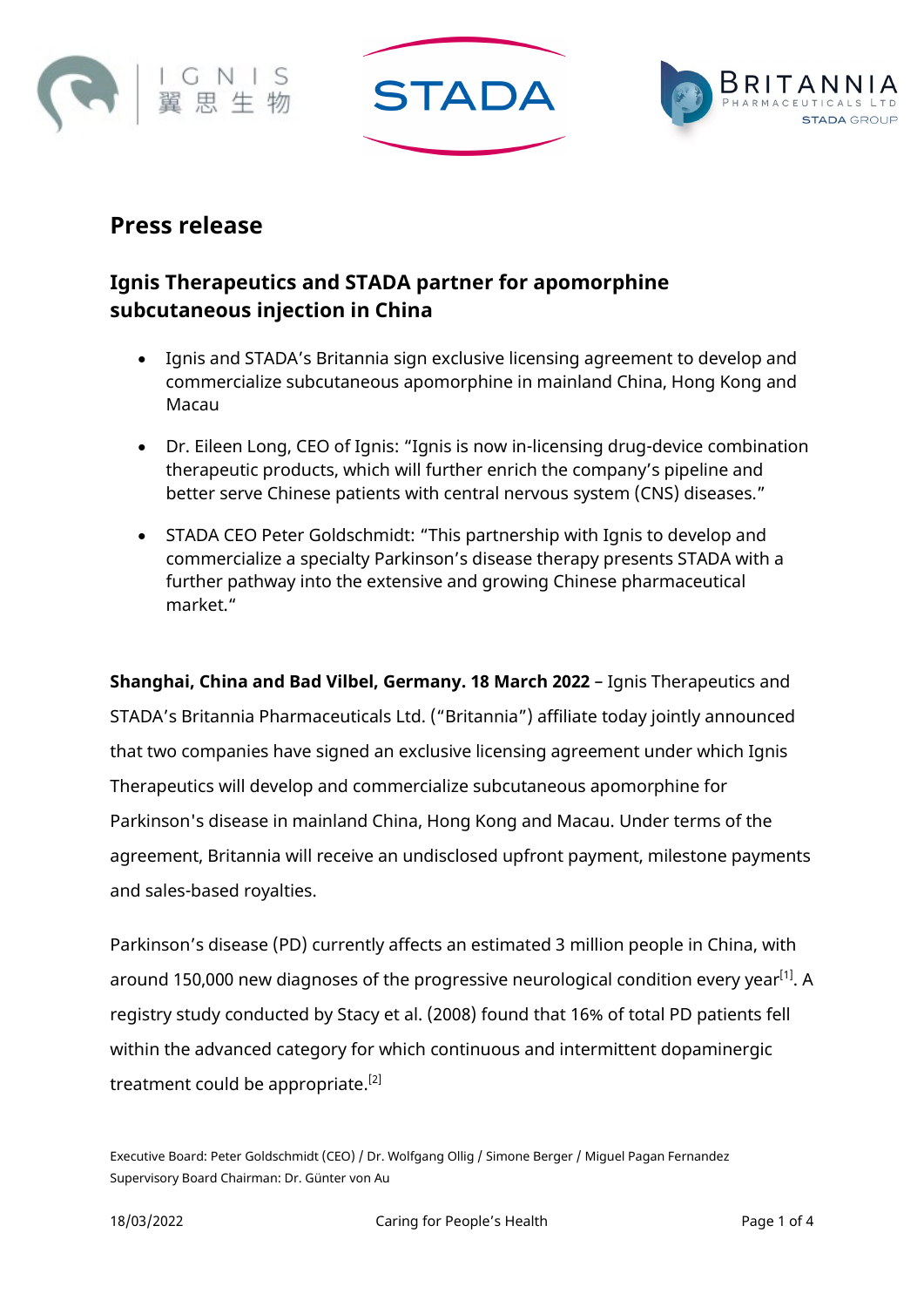



Apomorphine medicines are used by more than 10,000 PD patients worldwide<sup>[3]</sup>. STADA, Britannia and their partners supply apomorphine under various brand names in 29 countries across 5 continents.

**STADA** 

Ignis and STADA are committed to collaborating on clinical trials and other requirements necessary to obtain approval to bring this therapy option to patients in China. Subcutaneous apomorphine infusion is listed as a therapeutic option in Chinese guidelines for the treatment of Parkinson's disease.<sup>[1]</sup>

"We are delighted to have entered into this important strategic partnership with STADA and Britannia," said Dr. Eileen Long, CEO of Ignis. "Following licensing deals for smallmolecule drugs and innovative non-drug therapies, Ignis is now in-licensing drugdevice combination therapeutic products, which will further enrich the company's pipeline and better serve Chinese patients with CNS diseases."

STADA CEO Peter Goldschmidt commented: "This partnership with Ignis to develop and commercialize a specialty Parkinson's disease therapy presents STADA with a further pathway into the extensive and growing Chinese pharmaceutical market. Bringing new therapeutic options to patients around the world delivers on STADA's purpose of Caring for People's Health as a Trusted Partner."

Robert Wood, CEO of Britannia, said: "We are excited to have signed this agreement with Ignis. As an innovative company focused on CNS therapies, Ignis has a strong and professional team, so we believe we have found the ideal partner for subcutaneous apomorphine in the territory."

Executive Board: Peter Goldschmidt (CEO) / Dr. Wolfgang Ollig / Simone Berger / Miguel Pagan Fernandez Supervisory Board Chairman: Dr. Günter von Au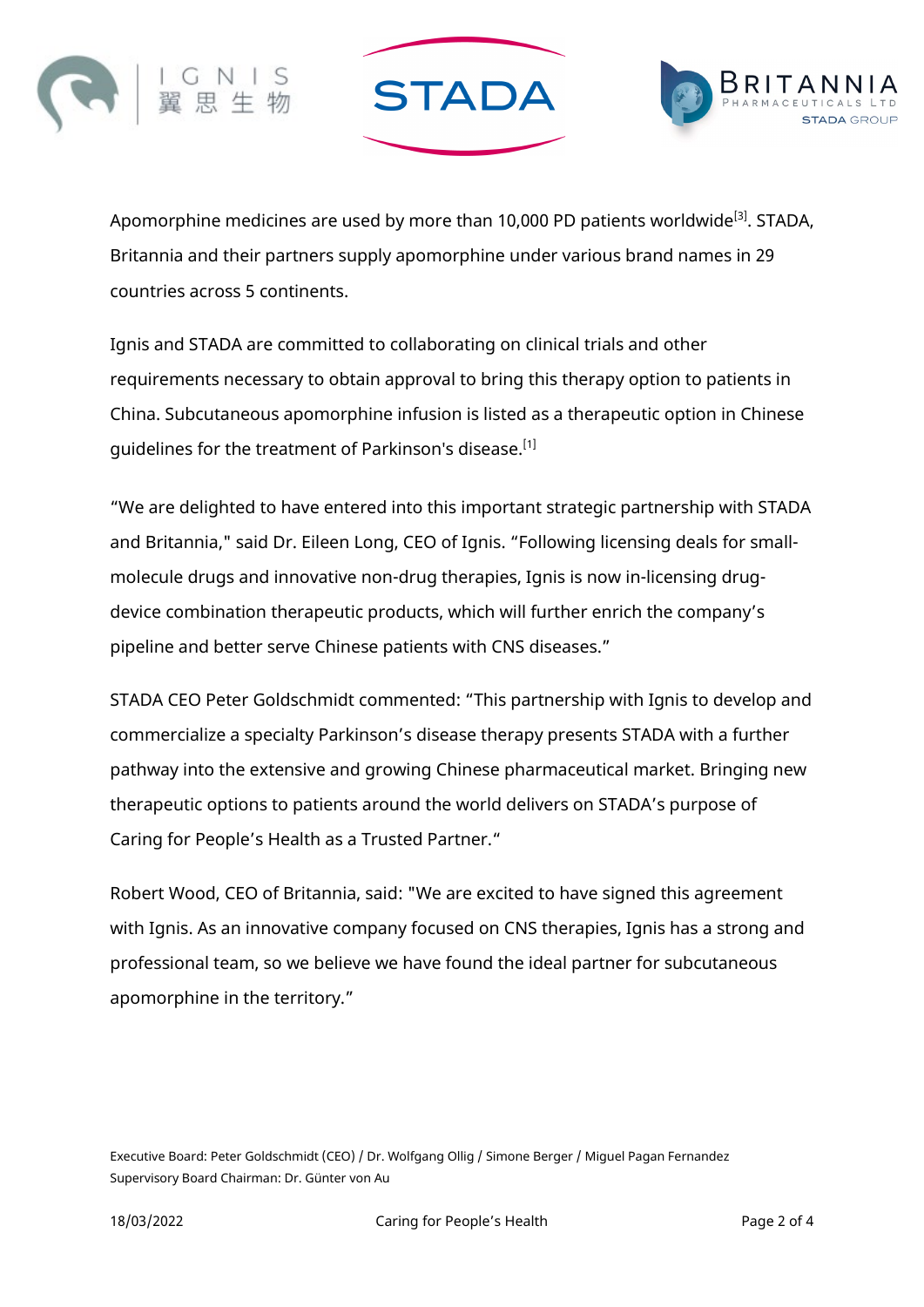





- 1] Chinese guidelines for the Treatment of Parkinson′s disease(Fourth edition)
- [2] Stacy M, et al. Parkinsonism and Related Disorders (2008) 14:85–92
- [3] Data on file
- [4] Katzenschlager R, et al. Lancet Neurol 2018;17(9):749–59
- [5]<https://www.medicines.org.uk/emc/product/2232/smpc>
- [6] Marrinan S, et al. Mov Disord 2014;29(1):23–32

## **About Ignis Therapeutics**

Ignis Therapeutics is an innovative life science company developing novel therapies for CNS conditions that have limited treatment options. Through its partnership with world-leading CNSspecialized companies, Ignis is transforming the approach to treating CNS conditions with a strong commitment to self-discovery as well as a development strategy to advance the treatment paradigm. Ignis has gathered an outstanding team of top talent, including industryrenowned business leaders, neuroscientists, and clinicians, with strong track records in the development and commercialization of novel treatments for CNS diseases. At Ignis, we are intensely committed to developing products that meaningfully improve the lives of patients and provide additional therapeutic options for physicians.

#### **About STADA Arzneimittel AG**

STADA Arzneimittel AG is headquartered in Bad Vilbel, Germany. The company focuses on a three-pillar strategy consisting of generics, specialty pharma and non-prescription consumer healthcare products. Worldwide, STADA Arzneimittel AG sells its products in approximately 120 countries. In financial year 2020, STADA achieved group sales of EUR 3,010.3 million and adjusted earnings before interest, taxes, depreciation and amortization (EBITDA) of EUR 713.3 million. As of 31 December 2020, STADA employed 12,301 people worldwide.

#### **About Britannia Pharmaceuticals Ltd.**

Britannia Pharmaceuticals Ltd. is a pharmaceutical company based in London, UK, part of the Frankfurt-based STADA Arzneimittel AG group. Britannia is committed to the development of innovative, patient-centric technology that effectively delivers therapies to patients with Parkinson's disease by working with specialist groups, funding clinical trials and investing in care initiatives that will optimize treatment solutions and improve patients' quality of life.

#### *Ignis Therapeutics*

Eliena Qian eliena.qian@ignistherapeutics.com

Executive Board: Peter Goldschmidt (CEO) / Dr. Wolfgang Ollig / Simone Berger / Miguel Pagan Fernandez Supervisory Board Chairman: Dr. Günter von Au